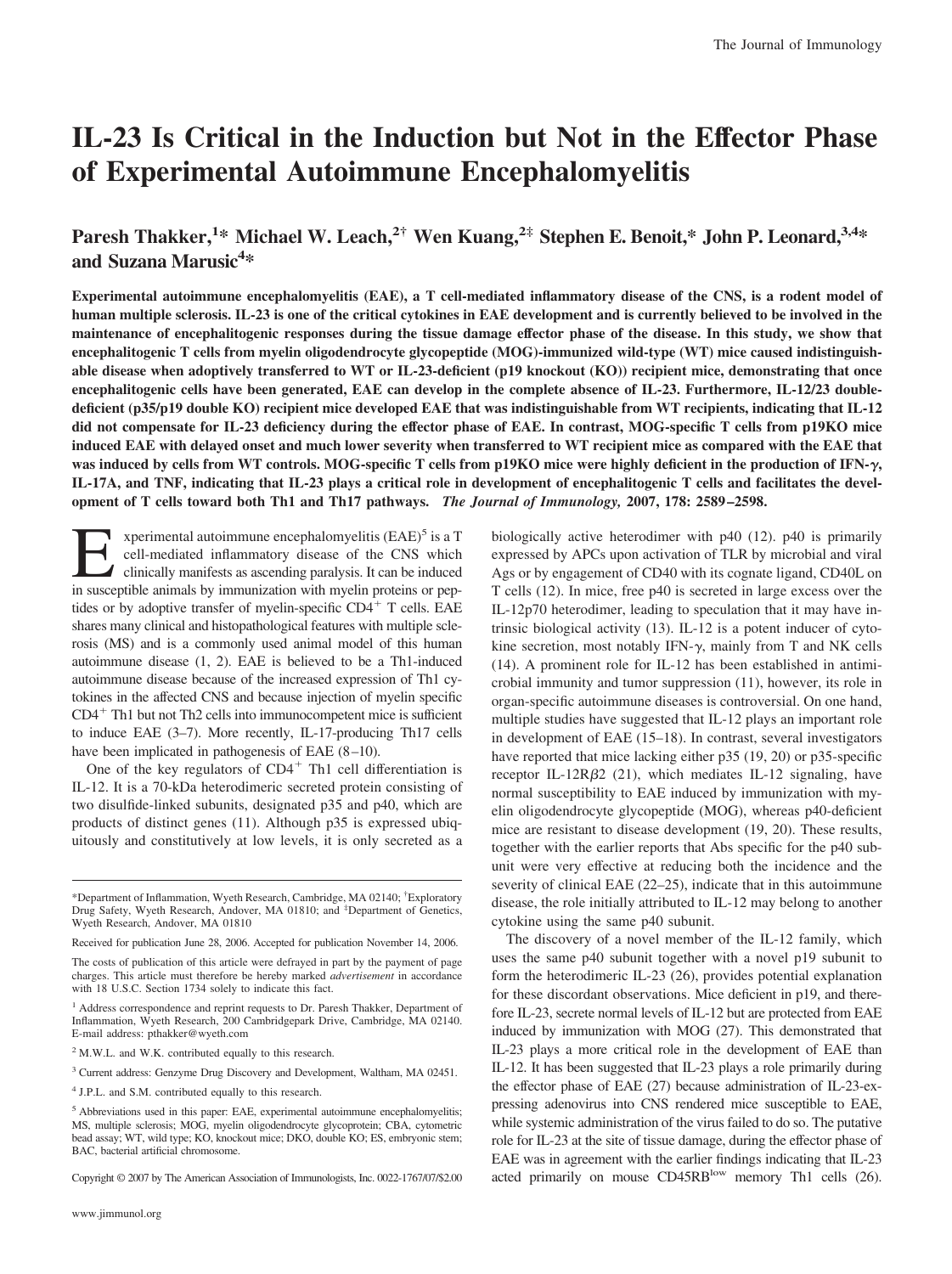However, more recently IL-23 has been shown to be also important for the in vitro generation of a distinct population of IL-17-producing Th cells (28), which have been implicated in pathogenesis of EAE (8). In fact, recent reports have indicated that IL-23 can act on naive T cells and, under the IFN- $\gamma$ - and IL-4-neutralizing conditions cause differentiation of these cells into IL-17-producing effector T cells (29, 30). These newly described mature Th17 cells are of stable phenotype and are unaffected by subsequent treatment with either IFN- $\gamma$  or IL-4 (29, 30). Another report claims that rather than playing a role in differentiation of Th17 cells, IL-23 plays a more prominent role in their survival and expansion (31). In fact, more recent reports have clearly demonstrated that differentiation of naive CD4<sup>+</sup> T cells into Th17 effectors is mainly dependent on TGF- $\beta$  and IL-6 (9, 32). Collectively, these conflicting data leave open the possibilities that, in context of EAE, IL-23 could play a role in the induction phase, when encephalitogenic T cells are generated and/or in the effector phase, when tissue damage by encephalitogenic cells occurs.

To better define the role of IL-23 in the pathogenesis of EAE, we used an adoptive transfer model of disease, where the induction and the effector phases of immune response can be clearly separated. Using this adoptive transfer system, we demonstrate that B6 p19KO (IL-23 deficient) mice are fully susceptible to EAE following the adoptive transfer of encephalitogenic T cells isolated from MOGimmunized B6 wild-type (WT) donors. Our findings clearly demonstrate that IL-23 is not required during the effector phase of the development of EAE. Furthermore, p35/p19 double knockout (DKO) mice that lack both IL-12 and IL-23 remain fully susceptible to adoptively transferred EAE with similar incidence, onset and severity of disease as WT controls. This observation rules out the possibility that disease development in the B6 p19KO mice is the result of cytokine redundancy and overlapping functions of IL-12 and IL-23. In contrast, adoptive transfer of cells from MOG-immunized p19KO mice into WT mice produced only mild signs of EAE compared with controls indicating that IL-23 plays an important role in the generation of encephalitogenic effector T cells. Consistent with these clinical findings, lymphocytes from MOG-immunized p19KO mice showed diminished MOG-specific proliferation in culture and greatly reduced IFN- $\gamma$ , TNF, and IL-17A secretion relative to controls.

# **Materials and Methods**

#### *Mice*

Male and females p19KO mice were generated on a C57BL/6 background and bred in-house. The p35KO mice on C57BL/6 background (N4) have been described previously (33). These mice were further backcrossed to N11 and maintained on this background at Taconic Farms. The p35/ p19DKO mice were generated by intercrossing p19KO with p35KO mice. Age- and sex-matched WT controls were purchased from Taconic Farms. The B6.PL (Thy1.1) mice were purchased from The Jackson Laboratory. All mice were used at  $6-10$  wk of age. All protocols were approved by the Institutional Animal Care and Use Committee at Wyeth Research.

## *Construction of a p19-targeting vector for generation of p19KO mice*

A 395 bp of p19 genomic DNA was generated by PCR with primers: 5'-CCTTCTCCGTTCCAAGATCC-3' and 5'-CTCACAGTTTCTCGAT GCC-3'. The probe was confirmed by sequence analysis and it was used to screen C57BL/6 genomic bacterial artificial chromosome (BAC) library (BAC RPCI.23; Invitrogen Life Technologies). Three positive BAC clones (2P24, 299D5, and 422J2) were identified and confirmed by Southern blotting analysis. A 9 kb *Eco*RI fragment from the BAC clone was subcloned into a yeast shuttle vector pRS414 (New England Biolabs) to generate a genetargeting vector. Two lox P sites were placed flanking four exons of *IL-23p19* locus by yeast recombination (see Fig. 1*A*) and the pGK-neo-poly(A) was used as a selection marker.

#### *Generation of p19KO mice*

The mouse carrying a *flox* allele was generated by homozygous recombination in C57BL/ES. The targeting construct was linearized at the *Not*I site

and introduced into C57BL6 mouse embryonic stem (ES) cells (TG-ES01- 02; Eurogentec) via electroporation. G418-resistant colonies selected were screened for the homologous recombination by Southern blotting analysis using a 5'-probe (probe A) and a *neo* probe (see Fig. 1, A and B). The 5' probe was generated by PCR on the BAC clone. The *neo* probe was a 259 *Pst*I fragment from a plasmid containing the neo cassette. The selected p19 floxed ES clone was microinjected into blastocysts (C57BL/6J-*Tyr<sup>c-2J/+</sup>*; The Jackson Laboratory) and implanted into pseudopregnant C57BL/6 (B6) females. Chimeric males were mated with B6 females to yield heterozygous WT/*flox* F<sub>1</sub> offspring. The genotyping of a *flox* allele was conducted by PCR on DNA template from proteinase K digests of tail biopsy specimens. The primers used for identification of WT and *flox* alleles were 5'-CGGGTGAGAATGCTGGCTAAG-3' (primer 1) and 5'-TCATTCGG GCAGTTTAAAATA-3' (primer 2) (see Fig. 1, A and B). The mouse carrying a heterozygous *KO* allele was generated by microinjection of Cre expression plasmid (CAGGS-Cre) into heterozygous WT/*flox* fertilized oocytes. The genotyping of the resulting mice was conducted by PCR on tail DNA by using primer 1 (5'-CGGGTGAGAATGCTGGCTAAG-3') and primer 3 (5'-GGGATACACAGAGAAACCTCT-3'). The confirmed homozygous knockout mice were generated by mating the heterozygous animals.

#### *EAE induction*

For EAE induction using immunization with MOG, mice were injected s.c. at two sites with a total of 200  $\mu$ g of MOG peptide 35–55 in CFA containing 6 mg/ml killed *M. tuberculosis* and i.p. with 500 ng of pertussis toxin (List Laboratories) on the same day. For EAE induction in the adoptive transfer model, the recipient mice were either sublethally irradiated (500 R) and injected i.p. with the  $10 \times 10^6$  encephalitogenic cells prepared in the presence of MOG and IL-12, or nonirradiated recipients were injected i.p. with  $10-15 \times 10^6$  encephalitogenic cells prepared in the presence of MOG, IL-12 and anti-IFN- $\gamma$ , as described below. If purified CD4<sup>+</sup> T cells were used for adoptive transfer, the number of cells transferred was reduced by a factor of 3. For IL-12/IL-23 neutralization studies in nonirradiated recipients,  $10 \times 10^6$  encephalitogenic cells prepared in the presence of MOG, IL-12, and anti-IFN- $\gamma$  were used and recipient mice were treated with monoclonal anti-murine p40 Abs (C17.15) (Wyeth Research, formerly Genetics Institute) or isotype control Abs (rat anti-murine IgG2a<sub>K</sub>; Wyeth Research) on the days indicated in Fig. 6*F*. Paralysis (clinical evidence of EAE) was assessed daily, starting on day 3 after immunization or adoptive transfer, when all the mice were still clinically normal. Clinically, animals were scored as follows: 1, limp tail; 2, partial hind leg paralysis; 3, complete hind leg paralysis or partial hind and front leg paralysis; 4, complete hind and partial front leg paralysis; 5, complete hind and partial front leg paralysis and reduced responsiveness to external stimuli. Mice were euthanized immediately if they scored 5, or if they scored 4, 2 days in a row.

# *Preparation of cells for EAE induction in adoptive transfer model*

Preparation of MOG-specific cells able to induce EAE in the sublethally irradiated mice has been described previously (18). Briefly, splenocytes were harvested from MOG-immunized donors on day 11 and were cultured in the presence of MOG with or without recombinant murine IL-12 (30 ng/ml). For EAE induction in nonirradiated recipient mice, cells were cultured as above with MOG, however in addition to recombinant murine IL-12 (30 ng/ml), anti-murine IFN- $\gamma$  (clone XMG1.2; BD Pharmingen) was also added at 10  $\mu$ g/ml to the culture to generate encephalitogenic cells. In each case, three days after initiation of the cultures, cells were harvested, washed, and injected into recipient mice. Alternatively, encephalitogenic  $CD4^+$  T cells were purified after the 3-day culture period by positive selection using magnetic sorting with anti-mouse CD4 Dynabeads followed by removal of the beads with DETACHaBEAD, following manufacturer's instructions (Invitrogen Life Technologies). The  $CD4^+$  cells were consistently >97% pure, and negative for the CD11c marker of dendritic cells, by flow cytometry analysis.

#### *Histology*

CNS tissue preparation for histological evaluation was done as previously described (18). The numbers of inflammatory foci containing at least 20 cells were counted in each H&E-stained section in a blinded fashion by the same pathologist (M. W. Leach). When foci were coalescing, estimates were made of the number of foci. The presence of vacuolation and pallor in the white matter were also noted. Demyelination was assessed on Luxol fast blue sections.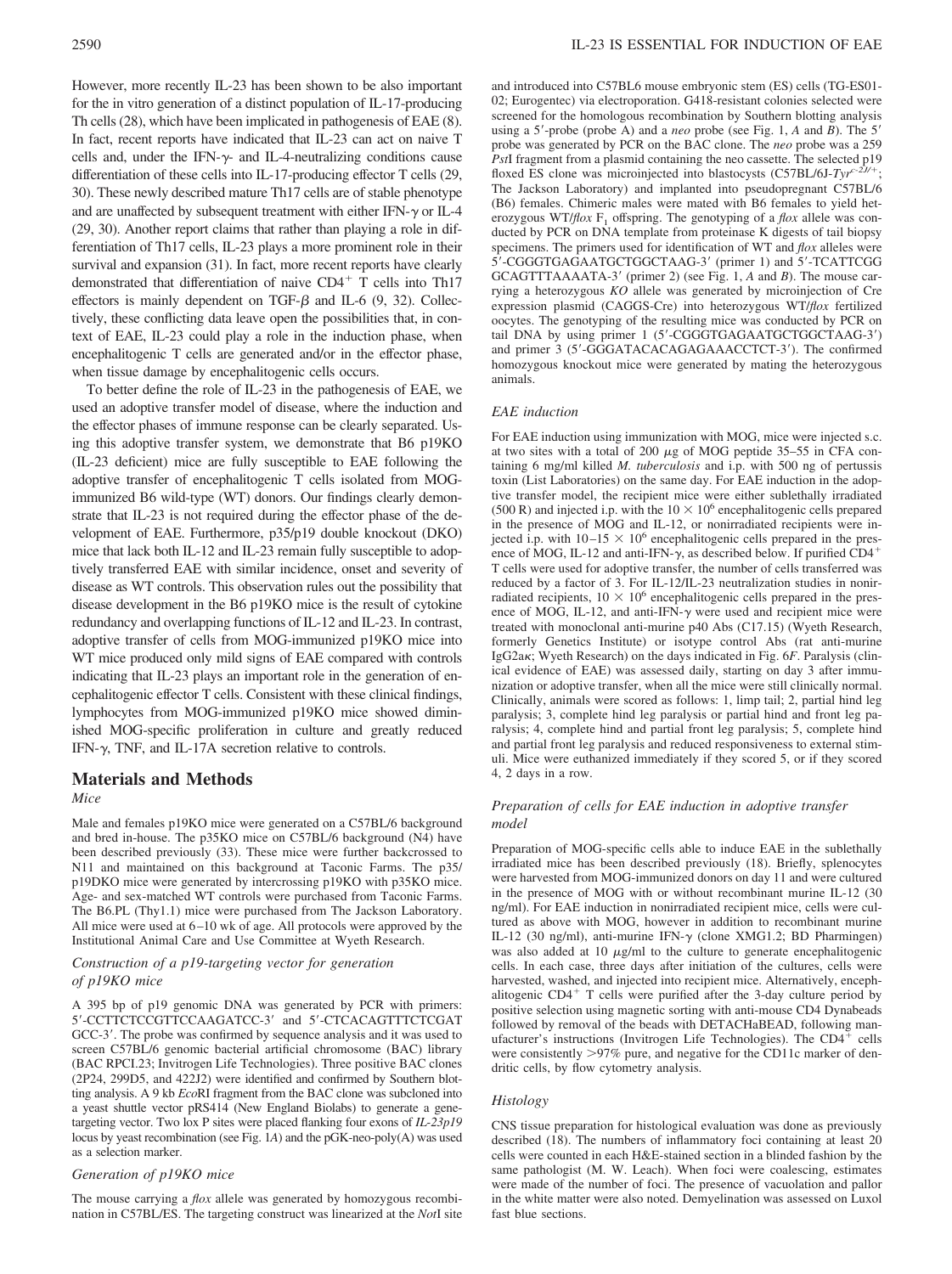# *Intracellular cytokine staining to characterize cells from Thy1.1 donors*

Splenocytes were harvested from MOG-immunized WT B6 Thy1.1 donor mice on day 11 and were cultured with MOG, IL-12, and anti-IFN- $\gamma$  for 3 days and adoptively transferred into WT or p19KO recipients. After 3 days (preonset) or 7 days (onset) of adoptive transfer, spleens were harvested from the recipient mice, single-cell suspensions were prepared and splenocytes were cultured with MOG for 24 h. During the last 4 h of culture PMA (50 ng/ml; Sigma-Aldrich), ionomycin (500 ng/ml; Sigma-Aldrich), and GolgiPlug were added at the manufacturer's recommended concentration (BD Pharmingen). Cells were first stained extracellularly with different fluorochrome-conjugated Abs (Thy1.1 (OX-7) FITC, Ms IgG1K FITC; CD4 (RM4-5) PE-Cy7, rat IgG2a KPE-Cy7; CD45RB (16A) PE, rat IgG2a KPE; CD44 (IM7) allophycocyanin, rat IgG2b<sub>K</sub> allophycocyanin), fixed and permeabilized with Cytofix/ Cytoperm solution (BD Pharmingen) and were then stained intracellularly with Alexa 647-conjugated anti-IFN- $\gamma$  (XMG1.2) and PE-conjugated anti-IL-17A (TC11-18H10). A minimum of  $2 \times 10^6$  events per group was acquired on either FACSCalibur (BD Biosciences) or CYAN (DakoCytomation) and data were analyzed with CellQuest-Pro software (BD Biosciences) or Summit (DakoCytomation). For the purposes of setting gates, appropriate fluorochrome-conjugated isotype controls for each of the surface- and intracellular-staining Abs were used. All fluorochrome-conjugated Abs and the corresponding isotype controls were purchased from BD Pharmingen.

#### *CFSE labeling and isolating CNS cells for flow cytometry*

As before, splenocytes from MOG immunized WT B6 Thy1.1 donor mice were cultured with MOG, IL-12, and anti-IFN- $\gamma$  for 3 days and purified by using negative selection magnetic beads to isolate  $CD4^+$  T cells, using manufacturer's protocol (Invitrogen Life Technologies). The >95% pure  $CD4<sup>+</sup>$  T cells were labeled with CFSE according to manufacturer's protocol (Invitrogen Life Technologies). A total of  $5 \times 10^6$  CD4<sup>+</sup>/Thy1.1<sup>+</sup>/  $CFSE<sup>+</sup> encephalitogenic donor cells were adoptively transferred into WT$ or p19KO recipients. Spleens were harvested from recipient mice 3 days after adoptive transfer and immediately analyzed by flow cytometry. CNS tissue was harvested from PBS-perfused recipient mice, 10 days after adoptive transfer, single-cell suspension was prepared, washed and resuspended in 70% Percoll (Sigma-Aldrich), overlaid with 37% Percoll and centrifuged at  $600 \times g$  for 25 min with no brakes. CNS mononuclear cells were obtained from the interface of 37/70% Percoll gradient, washed, and immediately analyzed by flow cytometry. Splenocytes or CNS mononuclear cells were stained with surface Abs (Thy1.1 (OX-7) PerCP, CD4 (RM4-5) PE-Cy7 or corresponding labeled isotype controls) and analyzed by flow cytometry for dilution of CFSE label. A minimum of  $2 \times 10^6$  events per group was acquired on CYAN (DakoCytomation) and data were analyzed with Summit (DakoCytomation) or FloJo. For the purposes of setting gates, appropriate fluorochrome-conjugated isotype controls for each of the surface-staining Abs were used. All fluorochrome-conjugated Abs and the corresponding isotype controls were purchased from BD Pharmingen.

#### *T cell proliferation and cytokine production analysis*

Proliferation and cytokine production by splenic or lymph node T cells against MOG was done as previously described (18). Briefly, mice were immunized with MOG/CFA at the base of tail and draining lymph nodes and spleens were collected 11 days later. Forty-four to 48 h after the initiation of cultures with various amounts of MOG peptide, supernatants were harvested and the cultures were pulsed with 0.5  $\mu$ Ci of [<sup>3</sup>H]thymidine and harvested 14 –18 h later to determine proliferation. Concentrations of IL-4, IL-5, IFN- $\gamma$ , and TNF in the supernatants were quantified using a cytometric bead array (CBA) kit from BD Pharmingen. IL-17A levels in the supernatants were determined using Quantikine ELISA kits from R&D Systems. For experiments in which  $CD4<sup>+</sup>$  T cells and APC came from different donor mice, we harvested the draining lymph node cells or splenocytes from MOG-immunized WT or p19KO mice and prepared single-cell suspensions.  $CD4^+$  T cells were isolated by positive selection using magnetic sorting as described above, according to manufacturer's protocol (Invitrogen Life Technologies). The remaining cell suspension was treated with mouse anti-CD8 beads (Dynabeads) and the  $CD8<sup>+</sup>$  T cells were discarded. The leftover cells (CD4<sup>-</sup>CD8<sup>-</sup>) were used as APC for these cultures. APC and  $CD4^+$  T cells were cultured in a ratio of 1:1 in presence of MOG and analyzed for proliferation (as above) and the supernatants (collected at 48 h) were used for cytokine analysis.

#### *Statistical analysis*

For statistical analysis, a Poisson distribution was used to model the inflammatory foci parameter. A square root transformation was applied to



**FIGURE 1.** p19KO mice are resistant to EAE induction by immunization with MOG. To generate the p19KO mice, first the two lox P sites were introduced to flank the four exons of the *p19* locus to create a *flox* allele (*A* and *B*). ES cells were tested for the presence of targeted mutation by Southern blotting, using a 5' probe that detected a 7.9-kb DNA fragment from the *flox* allele and 10.5-kb fragment from the WT allele (*B*). Southern blotting analysis with a *neo* probe further confirmed a single integration (data not shown). The ES clone with confirmed targeted *p19 floxed* mutation was microinjected into mouse blastocysts and implanted into pseudopregnant B6 females to generate first the chimeric, and subsequently, the heterozygous mice. The p19KO mice were generated by microinjecting Cre-expression plasmid (CAGGS-*cre*) into fertilized oocytes, which resulted in Cre-mediated deletion of all four exons of the *p19* gene (*A*). Characterization of a p19 *flox* allele of targeted ES cells by Southern blotting and PCR analysis (*B*). Characterization of a knockout allele of p19KO mice by Southern blot and PCR analysis (*C*). The deletion in mice was confirmed by Southern blotting analysis of genomic DNA and the 5' probe detected an 8.7 kb from *p19KO* allele (*C*). p19KO or WT mice were immunized with MOG/CFA and injected with pertussis toxin on day 0 (*D*). Paralysis (clinical evidence of EAE) was assessed, starting on day 5 after immunization. Animals were scored as follows: 1, limp tail; 2, partial hind leg paralysis; 3, complete hind leg paralysis or partial hind and front leg paralysis; 4, complete hind and partial front leg paralysis; 5, complete hind and partial front leg paralysis with reduced responsiveness to external stimuli. Data are shown as a mean clinical score SEM of 10 WT and 9 p19KO mice. The incidence of EAE was 100% for WT and 0% for p19KO mice.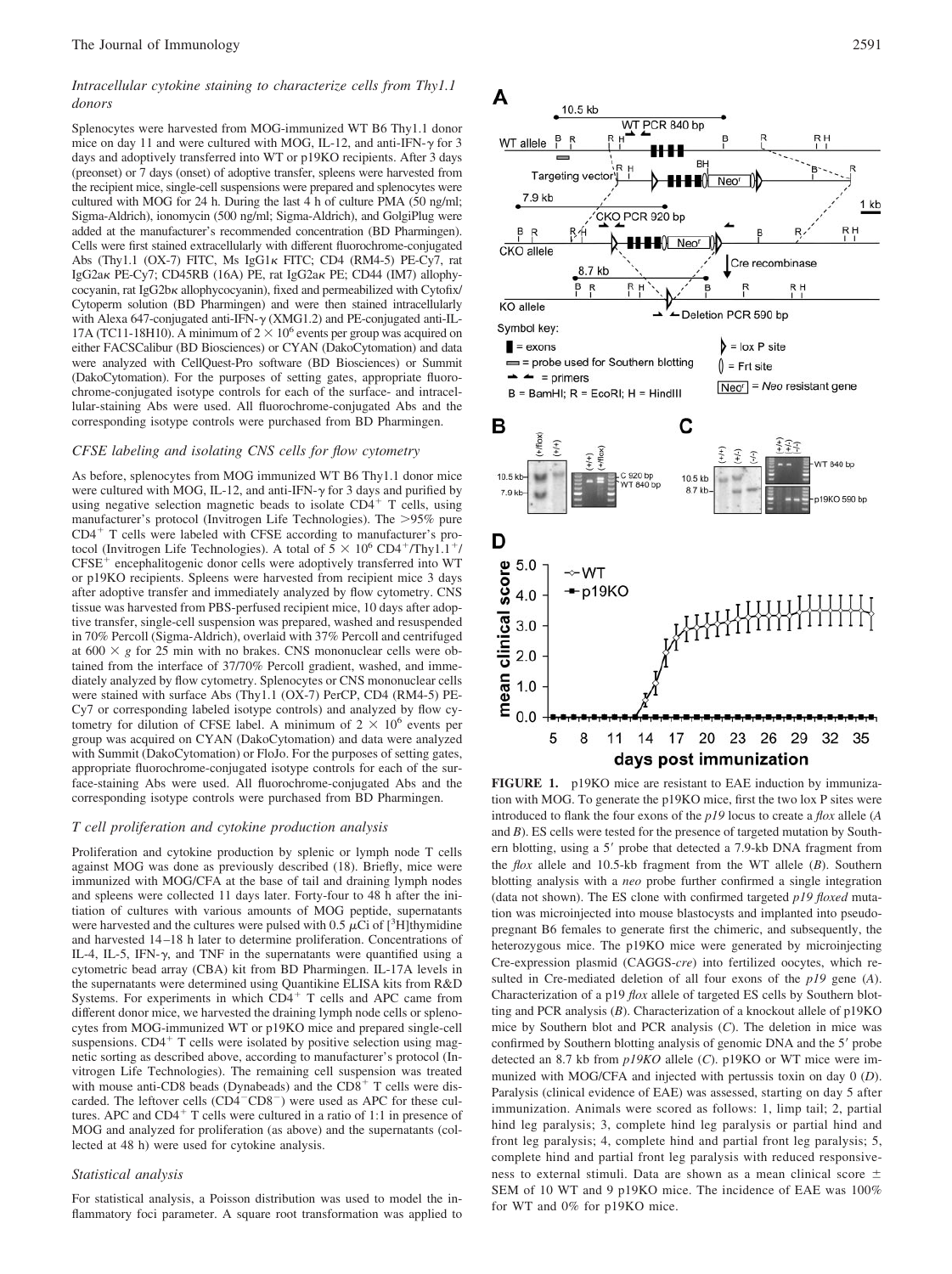

**FIGURE 2.** p19KO and WT recipient mice develop similar EAE after adoptive transfer of encephalitogenic cell from WT donor mice. Encephalitogenic cells were prepared by immunizing WT donor mice and culturing their spleen cells in the presence of MOG and IL-12 for 3 days (*A* and *B*). Either  $10 \times 10^6$  splenocytes (*A*) or  $3.5 \times 10^6$  purified CD4<sup>+</sup> T cells (*B*) were injected i.p. into sublethally irradiated (500 R) naive p19KO or WT recipient mice. EAE clinical scores were assessed as described in Fig. 1. Data are shown as a mean clinical score  $\pm$  SEM of six p19KO and six WT mice for each experiment. The incidence of EAE in both groups was 100%. Data shown are representative of three independent experiments.

stabilize the variance, and then the transformed data were analyzed with a one-way ANOVA. For histological analysis, severity scores were analyzed using the mean score Mantel-Haenszel statistic. Clinical scores were compared using ANOVA.

#### **Results**

# *p19KO mice are resistant to EAE induced by immunization with MOG*

The disruption of the *p19* gene in C57BL/6 mouse was achieved by a Cre/*lox* P- mediated recombination resulting in a deletion of all four exons and generation of p19KO mice (Fig. 1). It has been reported that the p19KO mice (lacking IL-23), just like the p40KO mice (lacking both IL-12 and IL-23), do not develop EAE after immunization with MOG (27). We confirmed these results (Fig. 1) using the p19KO mice that we generated.

# *Presence of IL-23 is not required during the effector phase of EAE*

To more clearly define the role of endogenous IL-23 in the regulation of EAE, we used an adoptive transfer model of disease. In this system, T cells from MOG immunized donor mice are activated in vitro with Ag and IL-12 and then transferred to naive sublethally irradiated recipients where effector function can be followed by monitoring the disease progression. Using this approach, we found that p19KO mice are fully susceptible to adoptively transferred EAE, with similar incidence, onset and severity of disease as control mice (Fig. 2*A*). To rule out the possibility that contaminating IL-23 producing accessory cells from the in vitro cultures contributed to disease in the p19KO recipient mice, we purified  $CD4<sup>+</sup>$  T cells from splenocyte cultures after in vitro activation with MOG and IL-12. Staining of these purified CD4 cells with CD11c-specific Abs did not detect any CD11c positive cells, excluding the possibility that any IL-23p19<sup>+</sup> CD4<sup>+</sup> dendritic



**FIGURE 3.** Nonirradiated p19KO and WT recipient mice develop similar EAE after adoptive transfer of encephalitogenic cell from WT donor mice. Encephalitogenic cells were prepared by immunizing WT donor mice with MOG and culturing their spleen cells in the presence of MOG, IL-12, and anti-IFN- $\gamma$  (XMG1.2) Abs for 3 days (*A* and *B*). Either  $15 \times 10^6$ splenocytes (*A*) or  $5 \times 10^6$  purified CD4<sup>+</sup> T cells (*B*) were injected i.p. into naive p19KO or WT recipient mice. EAE clinical scores were assessed as described in Fig. 1. Data are shown as a mean clinical score  $\pm$  SEM of 12 p19KO and 12 WT mice (*A*) and 7 p19KO and 10 WT mice (*B*). The incidence of EAE in all groups in both studies was 100%. Data shown are representative of three independent experiments.

cells were transferred to the recipient mice (data not shown). When these highly enriched  $CD4^+$  T cells (97% pure by flow cytometry, data not shown), were adoptively transferred into sublethally irradiated p19KO mice, the ensuing disease was comparable with respect to incidence, onset, and severity to that observed in WT controls (Fig. 2*B*). Because T cells do not express p40 or p19, this



**FIGURE 4.** MOG-specific T cells isolated from immunized WT mice produce similar levels of IFN- $\gamma$ , IL-17A, and TNF, regardless of the source of APC used for in vitro restimulation. All mice were immunized at the base of tail with MOG/CFA and inguinal lymph nodes were collected 11 days later (*A–D*). Cultures were carried out in absence or presence of 20  $\mu$ g/ml MOG for each combination of WT CD4<sup>+</sup> T cells and APC. Cells were cultured for  $62-72$  h and pulsed with  $[3H]$ thymidine during the last  $14-18$  h of culture. Data are shown as mean  $+$  SD of six wells (*A*). Supernatants from above culture were collected after 48 h of culture and the amounts of IFN- $\gamma$  (*B*), TNF (*C*), and IL-17A (*D*) were determined in the pools of supernatants of six wells. Data shown are representative of two independent experiments.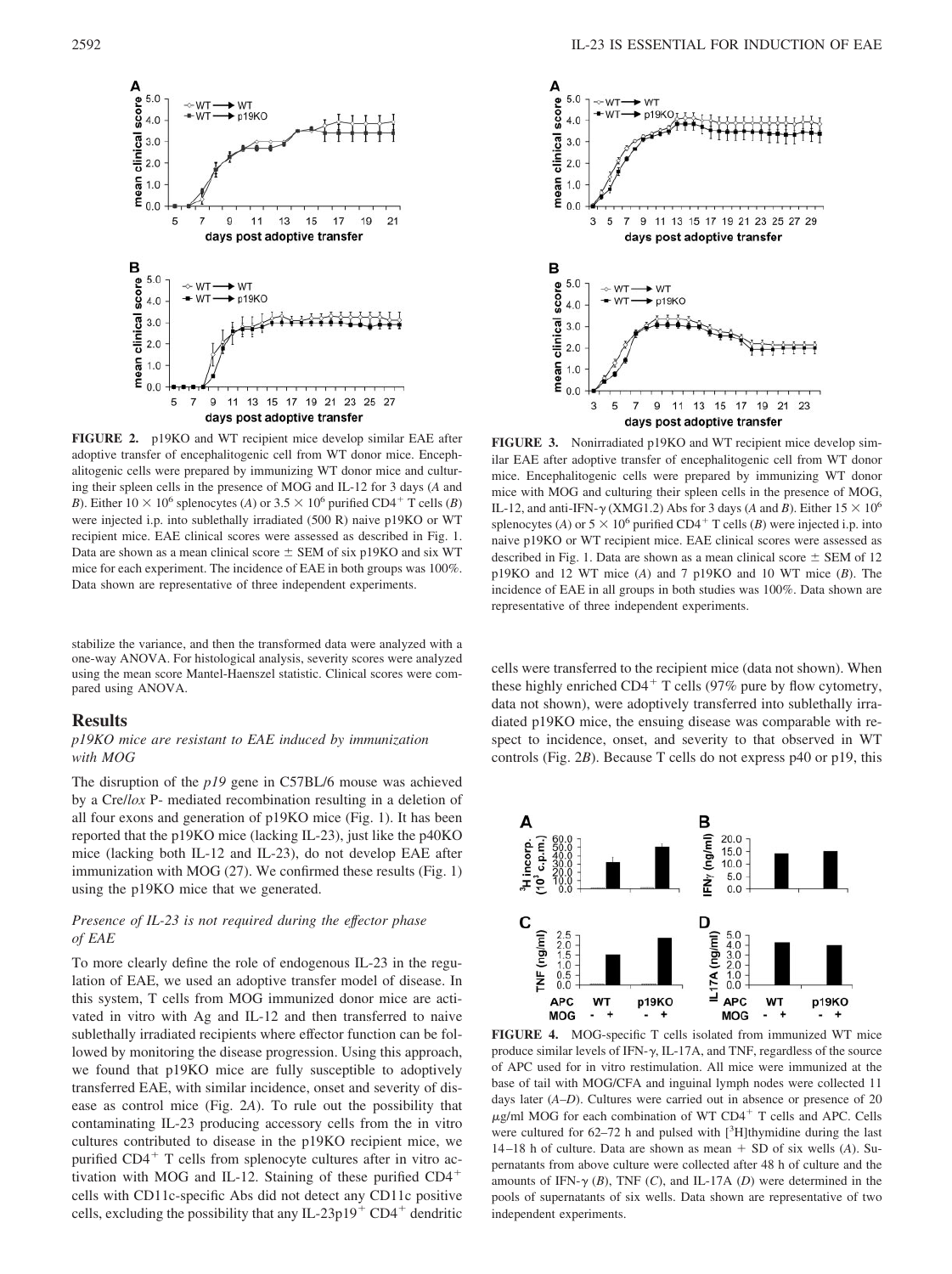

**FIGURE 5.** Adoptively transferred WT encephalitogenic donor cells show similar phenotype and cell divisions in both WT and p19KO hosts. Splenocytes from MOG-immunized Thy1.1<sup>+</sup> B6 WT donors were cultured with MOG + IL-12 + anti-murine IFN- $\gamma$  (XMG1.2) and 15  $\times$  10<sup>6</sup> cells were adoptively transferred into Thy1.2<sup>+</sup> B6 WT (*A*) or Thy1.2<sup>+</sup> B6 p19KO (*B*) recipients. Spleens were harvested at the onset (day 7–mean clinical score >0.5) of EAE and splenocytes were cultured with MOG for 24 h (last 4 h with PMA  $+$  ionomycin  $+$  GolgiPlug) and analyzed by flow cytometry. Cells were gated on singlets and the donor-specific (CD4<sup>+</sup>Thy1.1<sup>+</sup>) cells were further gated to determine the naive (CD45RB<sup>high</sup>/CD44<sup>low</sup>) vs memory (CD45RB<sup>high</sup>/ CD44<sup>high</sup>) populations as well as IL-17A<sup>+</sup> vs IFN- $\gamma$ <sup>+</sup> populations in each group (*A* and *B*). Intracellular staining with isotype control Abs for IFN- $\gamma$ -A647 or IL-17A-PE stained  $\langle 2\%$  of total cells, respectively (*A* and *B*). Alternatively, CD4<sup>+</sup> T cells, purified from the splenocytes of MOG-immunized Thy1.1<sup>+</sup> B6 WT donors cultured as above, were labeled with CFSE and  $5 \times 10^6$  CD4<sup>+</sup>/Thy1.1<sup>+</sup>/CFSE<sup>+</sup> cells were adoptively transferred into Thy1.2<sup>+</sup> B6 WT (*C* and *E*) or Thy1.2 B6 p19KO (*D* and *F*) recipients. Either the recipients spleens (3 days after adoptive transfer) (*C* and *D*), or the recipients CNS mononuclear cells (purified by Percoll gradient) (10 days after adoptive transfer) (*E* and *F*) were harvested and analyzed by flow cytometry. Cells were gated on singlets and the donor-specific (CD4<sup>+</sup>Thy1.1<sup>+</sup>) cells were compared for dilution of CFSE label vs control cells (shown as overlaid histograms in *C–F*). Percentages of cells are included in the figures.

result indicates that IL-23 production is not required during the effector phase of EAE.

We have previously reported that MOG-specific T cells, activated in vitro with Ag and IL-12 are capable of inducing EAE when transferred into sublethally irradiated but not into nonirradiated B6 recipients (18). To determine whether sublethal irradiation contributes to the observed clinical outcome in p19KO mice, we used a radiationfree model of adoptive transfer EAE. Based on our earlier observation that addition of anti-IFN- $\gamma$  Abs to the cultures of encephalitogenic cells exacerbated EAE in the recipient SJL mice (34), we used similar culture conditions to induce EAE in nonirradiated B6 mice. When anti-IFN- $\gamma$  Abs were added to the splenocytes from MOG-immunized mice, cultured with Ag and IL-12, the generated cells reliably induced EAE when injected to nonirradiated B6 recipients. WT splenocytes cultured under these conditions proliferated vigorously to MOG and produced higher levels of IL-17A than the cells cultured in the absence of anti-IFN- $\gamma$  Abs (see Fig. 8, *D* and *F*). Using this modified protocol, the encephalitogenic cells from WT donors were able to transfer EAE to nonirradiated p19KO mice with similar incidence and severity to that observed in WT controls (Fig. 3*A*). Comparable results were also obtained using highly enriched  $CD4^+$  T cells ( $CD11c^-$ ) isolated from these cultures ruling out the possibility that disease development was due to the transfer of contaminating IL-23-producing accessory cells (Fig. 3*B*). Collectively, the results from two different adoptive transfer models provide strong evidence that absence of IL-23 during the effector phase of EAE has no effect on the outcome of clinical disease.

#### *WT donor cells continue to proliferate and produce IFN-, TNF, and IL-17A in the IL-23-deficient environment*

Although we observed no difference in clinical disease between WT and p19KO recipients following the adoptive transfer of WT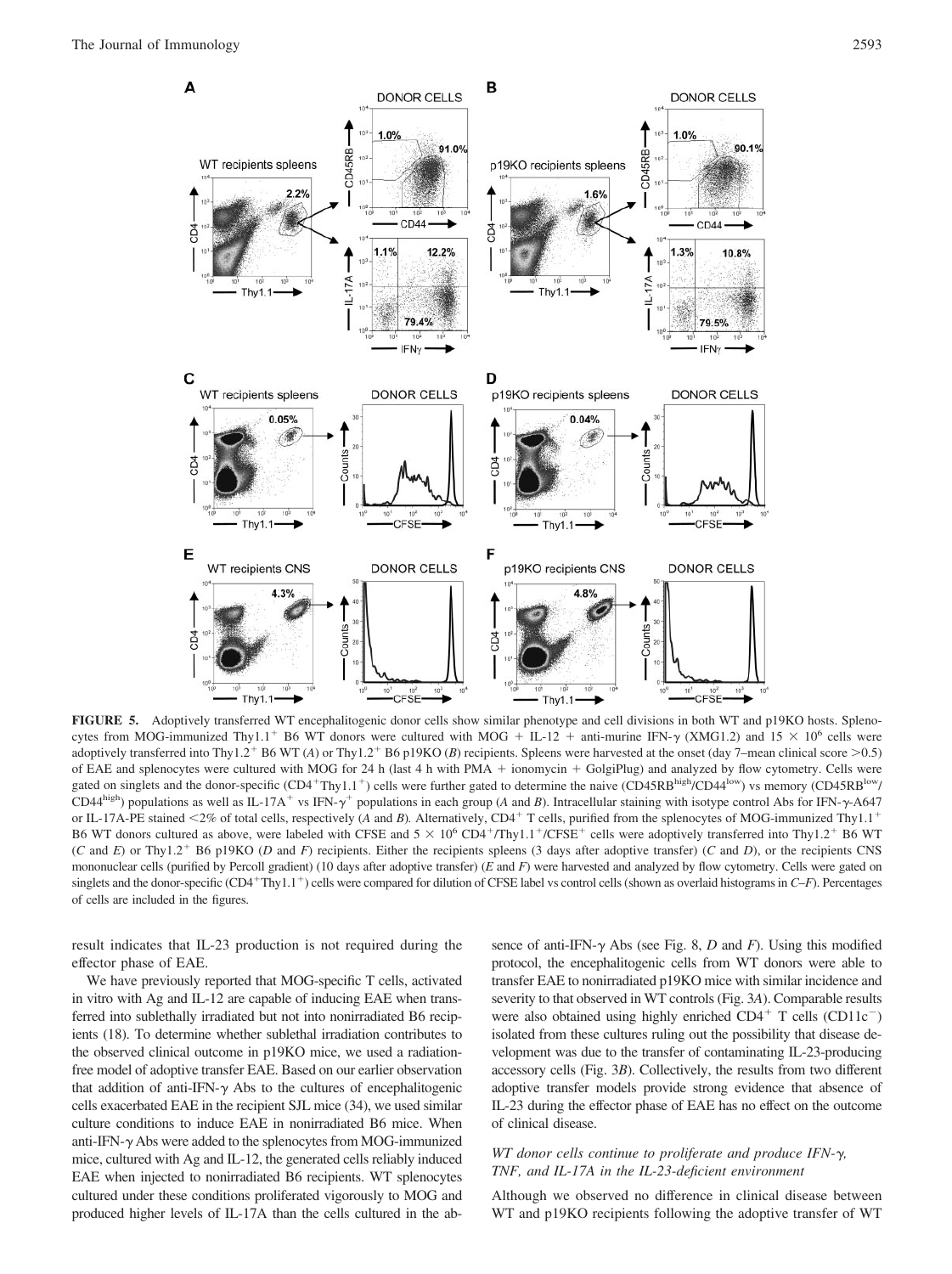encephalitogenic cells, it was still possible that APC from WT and p19KO mice supported activation/expansion of different encephalitogenic effector subpopulations. To test this, we purified CD4 T cells from MOG-immunized WT mice and cultured them in vitro with MOG in presence of APC isolated from WT or p19KO mice. We found that MOG-specific WT  $CD4<sup>+</sup>$  T cells proliferated equally well when cultured with APC from WT or p19KO mice (Fig.  $4A$ ). Furthermore, we found similar levels of TNF, IFN- $\gamma$ , and IL-17A in both of these culture supernatants, indicating that APC from WT and p19KO mice can equally support both Th1 and Th17 functions of Ag-specific effector cells generated in WT environment (Fig. 4, *B–D*).

We next tested the phenotype of WT donor encephalitogenic T cells in vivo after adoptive transfer into various recipient mice. We used MOG-immunized B6.PL (Thy1.1<sup>+</sup>) WT mice as donors. Encephalitogenic Thy1.1<sup>+</sup> cells, grown under IFN- $\gamma$ -neutralizing culture conditions, were adoptively transferred into WT and  $p19KO$  recipients (both Thy1.2<sup>+</sup>), using the radiation-free protocol as before. Spleen cells from the recipient mice were evaluated by intracellular cytokine staining at preonset (day 3) and onset (day 7) of EAE. The same numbers of donor Thy $1.1<sup>+</sup>$  cells were recovered from the spleens of each of the recipient groups at both time points. Thus, in a representative experiment, an average of  $8.8 \times 10^5$  Thy1.1<sup>+</sup> cells/spleen (2.2% of total splenocytes) were recovered from WT and an average of 8.3  $\times$  10<sup>5</sup> Thy1.1<sup>+</sup> cells/ spleen (1.3% of total splenocytes) were recovered from p19KO recipients (Fig. 5, *A* and *B*). A vast majority ( $\sim$ 90%) of the Thy $1.1<sup>+</sup>$  donor cells recovered from all recipient groups at both time points displayed a CD45RB<sup>low</sup>/CD44high memory CD4<sup>+</sup> T cell phenotype (data not shown and Fig. 5, *A* and *B*). Within the Thy1.1<sup> $+$ </sup> donor populations we observed near identical ratios of IL-17A<sup>+</sup> to IFN- $\gamma$ <sup>+</sup> cells in all recipients at preonset and onset of EAE (data not shown and Fig. 5, *A* and *B*). Interestingly, we also observed a small but consistent population of IL-17A<sup>+</sup>/IFN- $\gamma$ <sup>+</sup> double positive cells within the Thy $1.1<sup>+</sup>$  donor population recovered from all recipient groups (Fig. 5, *A* and *B*). Furthermore, we observed that CFSE labeled  $CD4+/Thy1.1+$  encephalitogenic WT donor cells undergo cell division vigorously and similarly, when adoptively transferred into either WT or p19KO recipients (Fig. 5, *C–F*). Collectively, these results indicate that the host environment in knockout recipients was not affecting the phenotype or the proliferation of the transferred cells.

# *Absence or neutralization of both IL-12 and IL-23 during the effector phase does not protect mice from EAE*

From the above studies, it is clear that mice lacking IL-23 remain fully susceptible to EAE following the adoptive transfer of encephalitogenic cells from WT mice. However, the findings in p19KO mice could be explained by cytokine redundancy due to overlapping biological activities of IL-12 and IL-23. To address this, we generated p35/p19DKO mice and evaluated their susceptibility to adoptively transferred EAE. We observed that the p35/ p19DKO recipients were just as susceptible to EAE as the WT, p19KO, and p35KO littermate recipient mice (Fig. 6*A*) with similar incidence, onset and severity of disease in all four groups. Microscopic examination of the brain and spinal cord from WT, p19KO, p35KO, and p35/p19DKO recipient mice revealed significant inflammatory infiltrates in all four genotypes (Fig. 6, *B–E*, and data not shown). Although the amount of inflammation was slightly lower in the p19KO, p35KO and DKO mice compared with the WT mice, these differences were statistically significant at  $p < 0.05$  only in the cervical and thoracic spinal cord of the p19KO group and in the cervical spinal cord of the p35KO group (Table I). There were no statistically significant differences in the



**FIGURE 6.** Recipient mice lacking both IL-12 and IL-23 or recipient mice treated with anti-IL-12/IL-23 Abs develop EAE that is indistinguishable from control recipients, upon adoptive transfer of encephalitogenic cells from WT donors. Encephalitogenic cells were prepared as described in Fig. 3 and  $10 \times$ 106 splenocytes were injected intraperitoneally into naive p19KO, p35KO, p35/p19DKO, or WT mice (*A–E*). Representative microscopic changes in transverse sections of caudal thoracic and cranial lumbar spinal cords from WT (*B*, lateral spinal cord), p19KO (*C*, dorsolateral spinal cord), p35KO (*D*, dorsolateral spinal cord), and p35/p19DKO (*E*, ventrolateral spinal cord) mice adoptively transferred with MOG-specific splenocytes from WT donor mice; bar in  $E = 50 \mu m$ , all images at same magnification. Similar inflammation in WT, p19KO, p35KO, and p35/p19DKO recipient mice in the leptomeninges, around blood vessels in the leptomeninges and white matter, and parenchyma of the white matter. There is also vacuolation in the white matter consistent with edema. A few dilated axons are also present (*B–E*). Demyelination, measured using Luxol fast blue, was similar for all the four groups (data not shown). Alternatively,  $10 \times 10^6$  splenocytes were adoptively transferred into WT recipients that were treated with either monoclonal anti-p40 (C17.15) or isotype control (IgG2a $\kappa$ ) on the days indicated in the figure ( $F$ ). Data (representative of two independent experiments) are shown as a mean clinical score  $\pm$  SEM of 7 p19KO, 7 p35KO, 7 p35/p19DKO, and 16 WT mice  $(A-E)$  and 7 WT recipients in each treatment group  $(F)$ . The incidence of EAE in all groups in both studies was 100%.

numbers of inflammatory foci between WT and DKO mice in any region of CNS examined. The demyelination, as measured by Luxol fast blue staining, was similar in all the groups (data not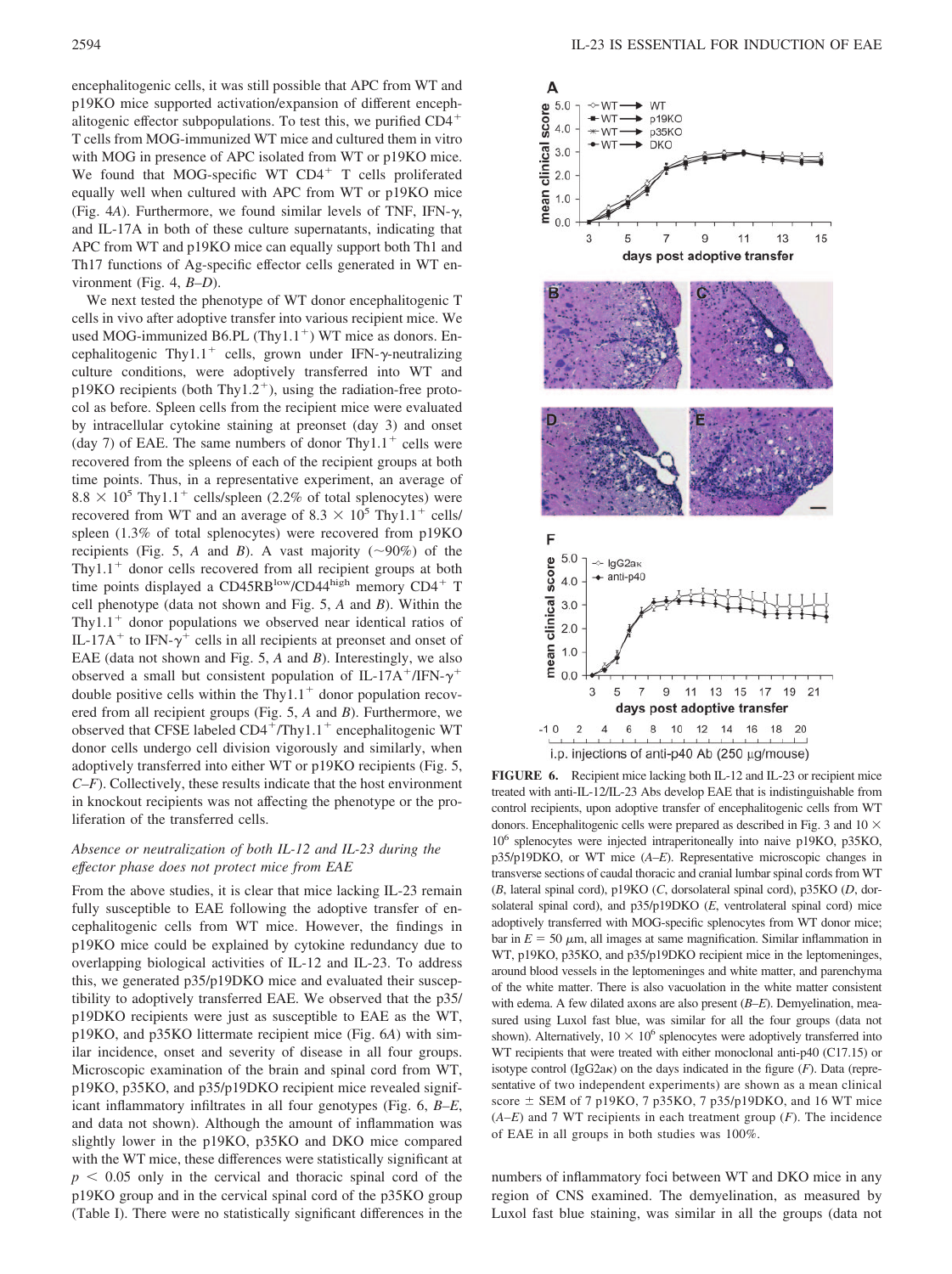|            |                    |                                               | Spinal Cord       |                     |                   |                     |                   |                     |
|------------|--------------------|-----------------------------------------------|-------------------|---------------------|-------------------|---------------------|-------------------|---------------------|
|            | <b>Brain</b>       |                                               | Cervical          |                     | Thoracic          |                     | Lumbar            |                     |
| Group      | Incidence $(\%)^a$ | Mean no.<br>of foci <sup><math>b</math></sup> | Incidence $(\% )$ | Mean no.<br>of foci | Incidence $(\% )$ | Mean no.<br>of foci | Incidence $(\% )$ | Mean no.<br>of foci |
| WT         | $7/7$ $(100)^c$    | $16.0 \pm 3.0$                                | 7/7(100)          | $4.6 \pm 0.6$       | 7/7(100)          | $2.3 \pm 0.4$       | 7/7(100)          | $2.1 \pm 0.5$       |
| p19KO      | $7/7$ $(100)^c$    | $10.6 \pm 1.2$                                | 7/7(100)          | $2.9 \pm 0.4^d$     | 7/7(100)          | $1.3 \pm 0.4^d$     | 7/7(100)          | $1.8 \pm 0.2$       |
| p35KO      | $7/7$ $(100)^c$    | $12.4 \pm 4.5$                                | 7/7(100)          | $2.4 \pm 0.2^e$     | 7/7(100)          | $1.8 \pm 0.3$       | 7/7(100)          | $1.4 \pm 0.4$       |
| p35/p19DKO | 7/7 $(100)^c$      | $10.1 \pm 2.4$                                | 7/7(100)          | $3.5 \pm 0.6$       | 7/7(100)          | $1.9 \pm 0.3$       | 7/7(100)          | $2.6 \pm 0.4$       |

*<sup>a</sup>* Mice with any inflammatory cell infiltrates were considered positive.

*b* Mean number of foci of 20 or more inflammatory cells  $\pm$  SEM. *c* Number of mice affected per number of mice examined (percent affected). *d*  $p < 0.05$  compared with WT.

 $\frac{e}{p}$  < 0.005 compared with WT.

shown). We confirmed these results using anti-IL-12/IL-23 blocking Abs (34) in WT recipient mice (Fig. 6*F*), excluding the possibility that the disease development in genetically modified animals was due to developmental changes of their immune system. Collectively, these results demonstrate that the disease development in p19KO mice was not a result of IL-12 compensating for the IL-23 defect during the effector phase of EAE, but was rather related to the ability of the encephalitogenic T cells to fully exert their function in the complete absence of both of these cytokines.

## *IL-23 plays a critical role during the induction phase of EAE*

Although we and others have shown that p19KO mice are resistant to EAE development after immunization with MOG (27), our adoptive transfer studies indicated that encephalitogenic cells, generated from WT mice did not require IL-23 during the effector phase of EAE. We therefore tested whether IL-23 plays a role during the induction phase of EAE, when the encephalitogenic cells are generated. p19KO or WT mice were immunized with MOG and the spleen cells from these mice were cultured in the presence of MOG, IL-12, and the IFN- $\gamma$ -neutralizing Abs to generate encephalitogenic T cells. When the cells from p19KO mice were injected into WT recipients, they caused EAE with delayed onset and with significantly reduced severity as compared with the EAE that resulted from injection of cells from WT donors (Fig. 7*A*). In addition, when spleen cells from MOG-immunized p19KO mice were cultured in the presence of MOG only, they caused EAE with delayed onset and much lower severity as compared with the disease observed in mice injected with cells from WT mice (Fig. 7*B*). Even 40 million MOG-stimulated splenocytes generated from immunized p19KO mice induced significantly less severe EAE than 10 million control splenocytes (Fig. 7*B*). This indicates that IL-23 plays an important role in the generation of encephalitogenic cells during the induction phase of the EAE.

#### *Development of both Th1 and Th17 effector cells is diminished in p19KO mice*

To identify the differences in development and functions between MOG-primed cells from p19KO and WT mice, we conducted in vitro proliferation assay and measured cytokine levels in the supernatants from these cultures. Cells from draining lymph nodes of MOG-immunized p19KO mice showed a modest but statistically significant reduction in proliferation in response to MOG when compared with cells from WT mice (Fig. 8A). Both IFN- $\gamma$  and IL-17A production were dramatically reduced in the p19KO cell cultures compared with WT cultures (Fig. 8, *B* and *C*). Moreover, p19KO splenocytes activated in culture with MOG, with or without IL-12 produced much lower levels of IFN- $\gamma$  compared with WT cells cultured under similar conditions (Fig. 8*E*). Additionally, MOG-stimulated splenocytes from the immunized p19KO mice produced much lower levels of IL-17A than similarly stimulated splenocytes from WT mice (Fig. 8*F*). This deficiency in MOGspecific IL-17A production by p19KO cells could not be overcome even under IFN- $\gamma$ -neutralizing conditions (Fig. 8*F*). The Th2-type cytokines, IL-4 and IL-5 were undetectable under various culture conditions described for either the immunized WT or p19KO



**FIGURE 7.** Cells isolated from p19KO mice have reduced encephalitogenicity. Encephalitogenic cells were prepared by immunizing WT or p19KO mice with MOG/CFA and culturing their spleen cells in the presence of MOG, IL-12, and anti-IFN- $\gamma$  (XMG1.2) Abs (A) or with MOG alone (*B*). A total of  $15 \times 10^6$  splenocytes from either WT donors or p19KO donors were injected i.p. into naive nonirradiated WT mice (*A*). Alternatively,  $10 \times 10^6$  WT splenocytes,  $10 \times 10^6$  p19KO splenocytes or  $40 \times 10^6$  p19KO splenocytes were injected i.p. into naive sublethally irradiated WT mice (*B*). EAE clinical scores were assessed as described in Fig. 1. Data are shown as a mean clinical score  $\pm$  SEM of 12 WT mice in each recipient group (*A*) and 9 WT mice in each recipient group (*B*). The incidence of EAE was 100% for both groups (*A*) and 80% for the groups receiving either  $10 \times 10^6$  WT splenocytes or  $40 \times 10^6$  p19KO splenocytes and 60% for the group receiving  $10 \times 10^6$  p19KO splenocytes (*B*). The statistical significance of the difference between the curves was determined using ANOVA;  $p < 0.0001$  (*A*); and  $p < 0.0001$  for difference between the group receiving  $10 \times 10^6$  WT splenocytes and the group receiving either  $10 \times 10^6$  or  $40 \times 10^6$  p19KO splenocytes (*B*). Data shown are representative of two independent experiments.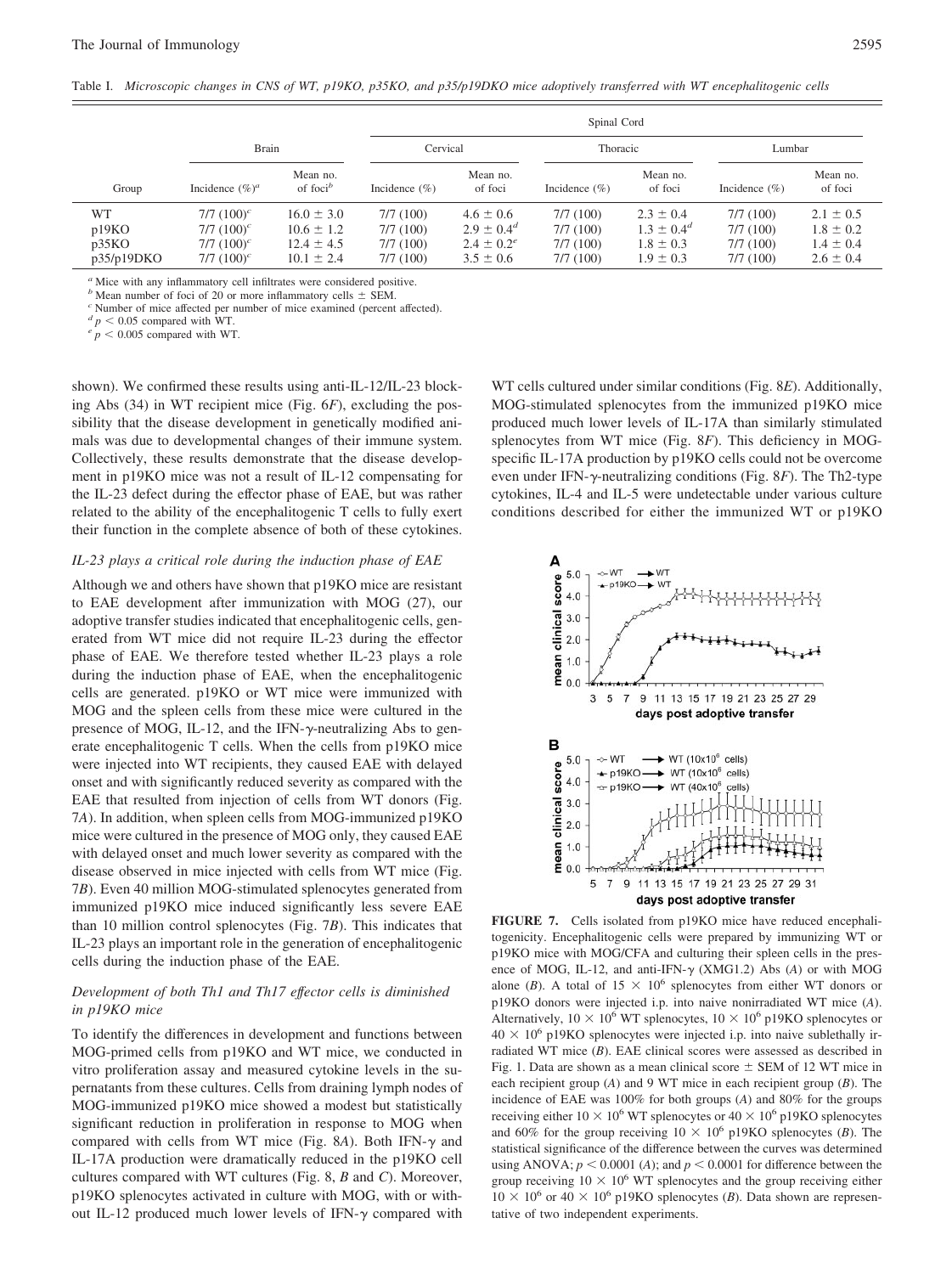

**FIGURE 8.** Proliferation and cytokine production by draining lymph node cells or splenocytes from MOG-immunized p19KO and WT mice. Mice were immunized at the base of tail with MOG/CFA and inguinal lymph nodes were collected 11 days later (*A–C*); or immunized s.c. with MOG/CFA dorsally in two places and spleens were harvested 11 days later (*D–F*). T cell stimulation was set up in the presence of various concentrations of MOG (*A–C*). Alternatively, T cell stimulation was performed in the presence of MOG (20  $\mu\text{g/ml}$ ), MOG (20  $\mu\text{g/ml}$ ) + IL-12 (30 ng/ml) or MOG (20  $\mu\text{g/ml}$ ) + IL-12 (30 ng/ml) + anti-IFN- $\gamma$  Abs (10  $\mu$ g/ml) (*D–F*). Cells were cultured for a total of 62–72 h and pulsed with [<sup>3</sup>H]thymidine during the last 14–18 h of culture (*A* and *D*). Proliferation data are shown as a mean cpm  $\pm$  SD of six wells (*A* and *D*). Supernatants were collected after 48 h of culture and the amounts of IFN- $\gamma$ (*B* and *E*) and IL-17A (*C* and *F*) were determined in the pools of supernatants of six wells. Data shown are representative of two independent experiments.

mice (data not shown). Collectively, these data indicate that generation of both Th1 and Th17 cells was greatly curtailed in the p19KO mice (Fig. 8). However, there is no Ag-specific Th2 type skewing in the p19KO mice (data not shown).



**FIGURE 9.** MOG-specific T cells isolated from immunized p19KO mice are highly defective in production of IFN- $\gamma$ , IL-17A, and TNF, even when WT APC are used for in vitro restimulation. WT and p19KO mice were immunized at the base of tail with MOG/CFA and inguinal lymph nodes were collected 11 days later (*A–D*). Culture was carried out in presence or absence of 20  $\mu$ g/ml MOG for each combination of CD4<sup>+</sup> T cells with WT APC. Cells were cultured for  $62-72$  h and pulsed with  $[^{3}H]$ thymidine during the last  $14-18$  h of culture. Data are shown as mean  $+$  SD of six wells (*A*). Supernatants from above culture were collected after 48 h and the amounts of IFN- $\gamma$  (*B*), TNF (*C*), and IL-17A (*D*) were determined in the pools of supernatants of six wells. Data shown are representative of two independent experiments.

Because we have demonstrated that IL-23 plays an important role during the induction but not during the effector phase of EAE, it would be expected that  $CD4^+$  T cells from MOG-immunized  $p19KO$  mice would have diminished capacity to produce IFN- $\gamma$ , TNF, and IL-17A even when cultured with WT APC. Indeed, purified  $CD4^+$  T cells from MOG-immunized p19KO mice showed reduced proliferation and diminished production of TNF, IFN- $\gamma$ , and IL-17A even when stimulated in vitro with MOG in presence of APC purified from WT mice (Fig. 9). Collectively, these data demonstrate that the differentiation of T cells into both Th1 and Th17 effectors is severely curtailed in p19KO mice and that this defect cannot be reversed even when Ag-specific effector CD4<sup>+</sup> T cells from p19KO mice are cultured with APC from WT mice.

# **Discussion**

Our observations from two different adoptive transfer models indicate that p19KO recipients are highly susceptible to adoptive transfer EAE and provide strong evidence that IL-23 is not necessary during the effector phase of disease. We also show that EAE development in p35/p19DKO recipient mice proceeds in complete absence of both IL-12 and IL-23. We have confirmed these observations using anti-IL-12/IL-23 blocking Abs in WT mice, excluding the possibility that the observations made in genetically modified animals were due to developmental changes of their immune system. In contrast, we have found that IL-23 is required during the induction phase of immune response and EAE development, and appears to be critical for development of both Ag-specific Th1 and Th17 cells.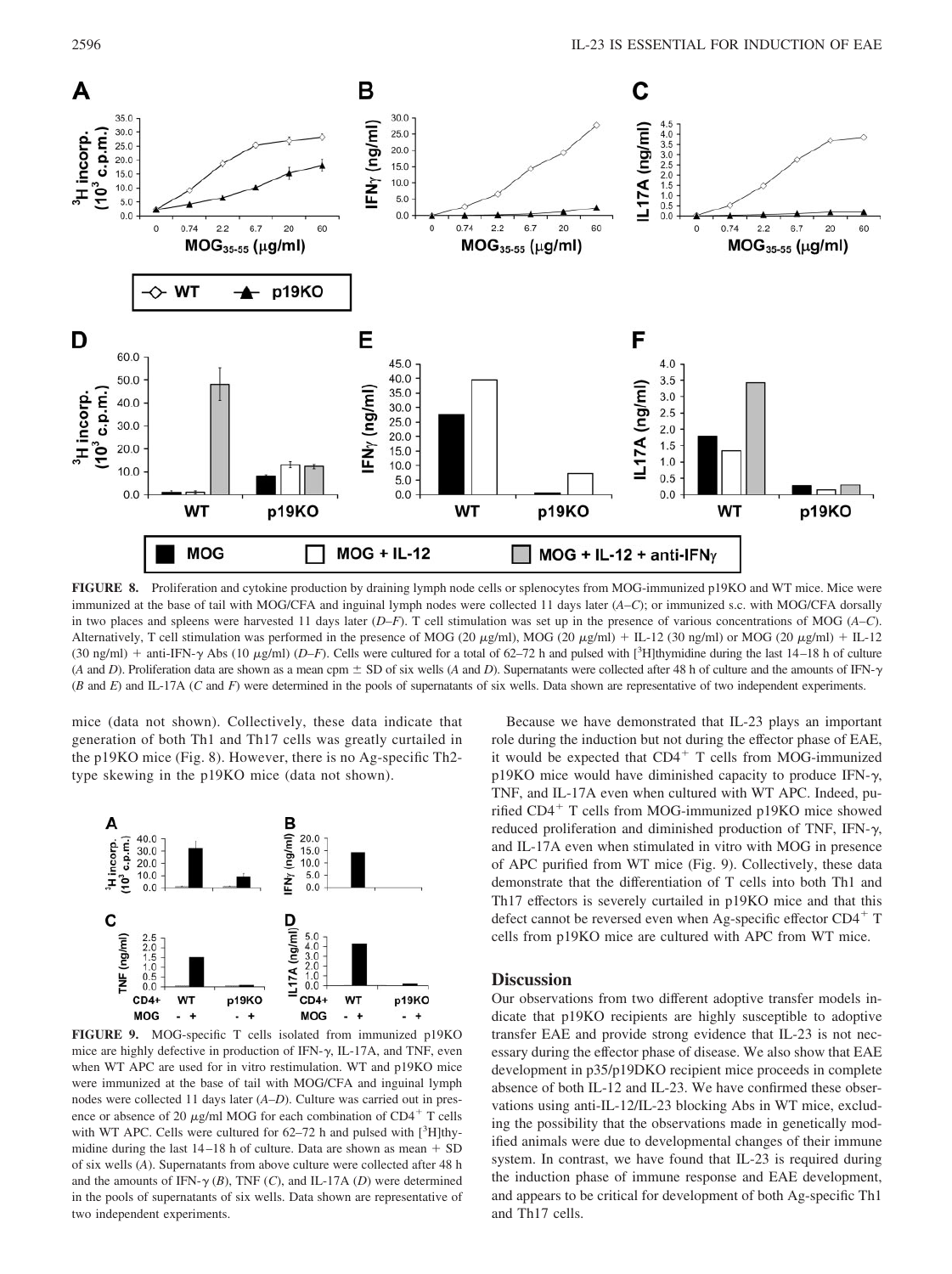Spleen cells isolated from MOG-immunized WT mice, activated in vitro with MOG and IL-12 and adoptively transferred into irradiated recipients, induced severe EAE in both the WT and p19KO mice, indicating that endogenous IL-23 production was not required for the effector function of these in vitro activated encephalitogenic cells (Fig. 2). Furthermore, the fact that  $CD4^+$  T cells, purified from the similarly cultured spleen cells, can reliably cause EAE in these recipients demonstrates that the disease development in the recipients is independent of any IL-23-producing accessory cells, which could have been transferred from the WT donor mice (Fig. 2*B*). We have also excluded the possibility that the disease development in p19KO mice after the adoptive transfer was caused by sublethal irradiation of the recipient mice. Even when nonirradiated recipients were used, WT encephalitogenic cells generated in presence of MOG and IL-12 under IFN- $\gamma$ -neutralizing conditions, could reliably transfer severe disease to both WT and p19KO mice (Fig. 3). However, it was still possible that the observed unaltered EAE development in genetically modified single knockout mice was a result of compensatory expression of other proinflammatory cytokines in these animals and/or some other developmental changes to their immune system (35). Our results of similar EAE development in p35/p19DKO recipients as well as the single knockouts (p19KO and p35KO) and the confirmation of these results by administration of the blocking anti-IL-12/ IL-23 Abs to the WT recipient mice (Fig. 6), clearly demonstrates that fully differentiated encephalitogenic cells from WT donors do not require endogenous production of either IL-12 or IL-23 or both to carry out their effector functions. The previous study that reported a role for IL-23 during the effector phase of EAE was based on overexpression of IL-23 in the CNS by intracerebral injections of IL-23-encoding adenovirus (27). It is possible that increased local concentrations of IL-23 achieved in such system, led to local inflammation and activation of autoreactive T cells. Although it is possible that local overexpression of IL-23 within the CNS can exacerbate EAE, our results suggest that severe EAE can develop in complete absence of the endogenous IL-23 production in the recipient mice.

Many studies have implicated Th1 cells in pathogenesis of EAE (3–7). In a recent report, IL-17-producing Th17 cells have been suggested to be an important encephalitogenic T cell subset (8). In fact, Th2 cells have also been shown to induce disease that is clinically indistinguishable from Th1-induced disease, albeit in immunodeficient mice (7). Because cells with such different cytokine production profile could potentially induce clinically indistinguishable EAE, we sought to test the cytokine production profile of the encephalitogenic  $CD4^+$  T cells from MOG-immunized WT mice in the presence of different APC. Our results indicate that similar to the APC from MOG-immunized WT mice, the APC from MOG-immunized p19KO mice can fully support WT MOG-specific CD4<sup>+</sup> T cells for production of IFN- $\gamma$ , IL-17A, and TNF (Fig. 4), suggesting that WT encephalitogenic T cells did not alter their phenotype in the absence of IL-23. Therefore, not only do these WT encephalitogenic cells transfer similar disease to p19KO and WT recipients, they also appear to maintain their phenotype under IL-23 deficient environment of the p19KO recipients (Fig. 5). Finally, our CFSE-labeling studies confirm that WT encephalitogenic T cells undergo similar cell divisions when transferred into either WT or p19KO recipients (Fig. 5). Collectively, our data indicate that fully differentiated encephalitogenic T cells can maintain their encephalitogenicity as well as their ability to proliferate and produce IFN- $\gamma$ , TNF, and IL-17A in the complete absence of endogenous IL-23.

We confirmed the previous results that p19KO mice are completely resistant to EAE induction by immunization with MOG (27). We found that encephalitogenic cells isolated from MOGimmunized p19KO mice produced only mild disease when transferred to naive WT recipients (Fig. 7). This defect was evident regardless of culture conditions used to generate the encephalitogenic cells. Cells cultured in the presence of MOG alone (Fig. 7*B*), MOG and IL-12 (data not shown), as well as MOG, IL-12 and neutralizing anti-IFN- $\gamma$  Abs (Fig. 7A), all induced EAE with delayed onset and greatly reduced severity in comparison to similarly cultured encephalitogenic cells generated from MOG-immunized WT mice. The cells generated from the immunized p19KO mice, cultured with MOG only, were so deficient in their encephalitogenicity that adoptive transfer of as many as 40 million cells induced EAE that was significantly less severe than adoptive transfer of similarly cultured 10 million cells generated from the immunized WT mice (Fig. 7*B*). This defect in encephalitogenic potential of p19KO cells did not appear to be related to their reduced proliferation after stimulation with MOG in vitro. Although we consistently saw that draining lymph node cells isolated from MOGimmunized p19KO mice proliferated less vigorously than lymph node cells from MOG-immunized WT mice (Fig. 8*A*), this was not the case for the splenocytes isolated from the same animals (Fig. 8*D*). Because only splenocytes were used as source of encephalitogenic cells in our adoptive transfer experiments, a modestly reduced proliferation could not be correlated with reduced encephalitogenic potential of p19KO splenocytes. In fact, splenocytes from the immunized p19KO mice proliferated more vigorously than splenocytes from MOG-immunized WT mice when cultured in the presence of MOG or MOG and IL-12. (Fig. 8*D*). This enhanced splenocyte proliferation may have been related to much lower levels of endogenous IFN- $\gamma$  in the p19KO cultures, as blockade of IFN- $\gamma$  led to greatly enhanced proliferation of WT, but not p19KO cells (Fig. 8*D*). However, regardless of proliferation levels observed in encephalitogenic cultures, splenocytes from p19KO mice always exhibited greatly reduced encephalitogenicity compared with WT cells, indicating that IL-23 plays a critical role in generation of encephalitogenic T cells.

Cells isolated from draining lymph nodes of MOG-immunized p19KO mice showed modest reduction in proliferation to MOG in vitro and were greatly defective in MOG-stimulated production of IFN- $\gamma$  and IL-17A (Fig. 8). Furthermore, activation of T cells from MOG-immunized p19KO mice with wild-type APC did not restore their capacity to produce IFN- $\gamma$ , TNF, and IL-17A (Fig. 9) suggesting that IL-23 is required early after Ag stimulation for the generation of the effector T cell subsets. The reports indicating a role for TGF $\beta$  and IL-6 in the early differentiation of completely naive  $CD4^+$  T cells into Th17 cells  $(9, 32)$ , does not preclude a role for IL-23 in their expansion and survival. In fact, our results demonstrating that in complete absence of IL-23, the generation of Ag-specific Th17 effectors is severely curtailed, is consistent with the report indicating that although IL-23 may not be required for the initial differentiation of the Th17 cells, it may play a role in their expansion and survival (31). Because it appears that generation of both Th1 and Th17 cells is defective in p19KO mice, the absence of EAE development after direct immunization with MOG in these mice is likely related to the severe reduction in development of these two types of effector cells, which are both implicated in pathogenesis of EAE. Moreover, our observation that the draining lymph node cells from MOG-immunized p19KO mice proliferate less vigorously than the cells from WT mice suggest that p19KO mice may have additional defects in Ag-specific T cell priming. However, the fact that at least a mild disease develops in the WT recipients upon adoptive transfer of cells from p19KO mice (Fig. 7), indicates that encephalitogenic effectors can develop even in complete absence of IL-23.